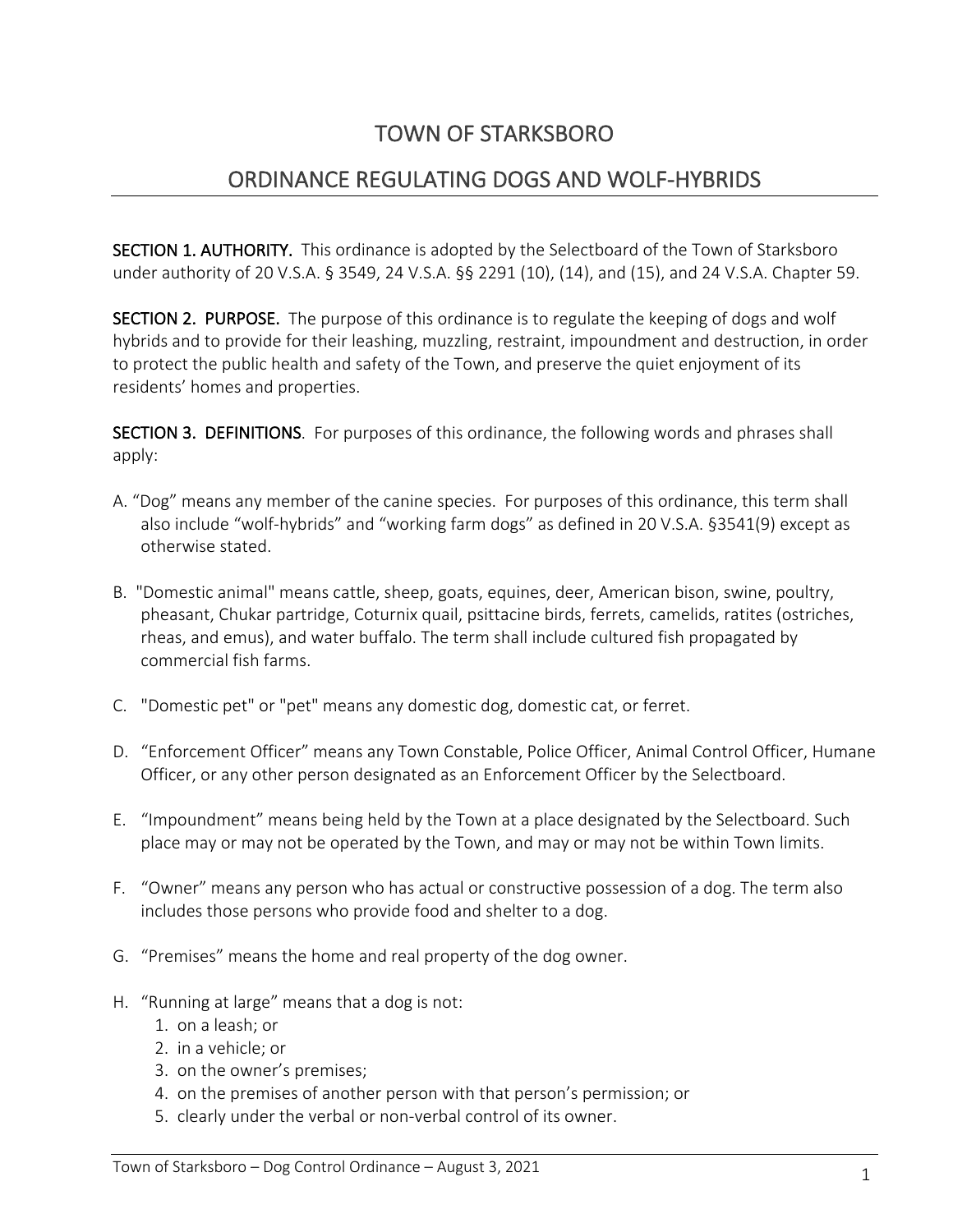- J. "Wolf hybrid" means an animal that:
	- 1. is the progeny of a dog and a wolf (*Canis lupus* or *Canis rufus*); or
	- 2. is advertised or otherwise described or represented to be a wolf hybrid; or
	- 3. exhibits primary physical and/or behavioral wolf characteristics.
- K. "Working farm dog" means a dog that:
	- 1. is bred or trained to herd or protect livestock or poultry or to protect crops; and
	- 2. is used for those purposes; and
	- 3. is registered as a working farm dog pursuant to State law as defined in 20 V.S.A. §3541(9).

## SECTION 4. NUISANCES.

A. Prohibitions. An owner of a dog shall not allow, permit, or suffer such dog to create a nuisance. The following activities shall be deemed nuisances:

## Nuisance One: Lack of current license and/or rabies tag

A dog without a collar or harness with the current license and/or valid rabies tag securely attached.

## Nuisance Two: Running at large

A dog running at large in the Town.

#### Nuisance Three: Failure to remove waste

A dog that defecates in any public area or on the private premises of another person and whose owner does not immediately remove the fecal material and dispose of it in a sanitary manner.

#### Nuisance Four: Unconfined dog in heat

A female dog in heat not confined to a building or other secured enclosure, except while under the direct control of the owner.

- B. Exemptions for Working Dogs. The provisions of the sections pertaining to running at large and disturbing the peace shall not apply to working farm dogs if the working farm dog is:
	- 1. barking in order to herd or protect livestock or poultry or to protect crops; or
	- 2. running at large in order to herd or protect livestock or poultry or to protect crops.

SECTION 5. COLLAR AND LICENSE. Each dog shall be licensed according to the laws of this State and shall wear a collar or harness with the current license attached. A dog that is visiting from out of state must wear a collar or harness with a current license from its home state attached. A dog that is found without a collar or harness and license shall be in violation of this Ordinance and may be immediately impounded.

SECTION 6. ENFORCEMENT. A violation of this Ordinance shall be a civil matter which may be enforced in the Vermont Judicial Bureau or in the Addison County Superior Court, at the election of the Selectboard*.*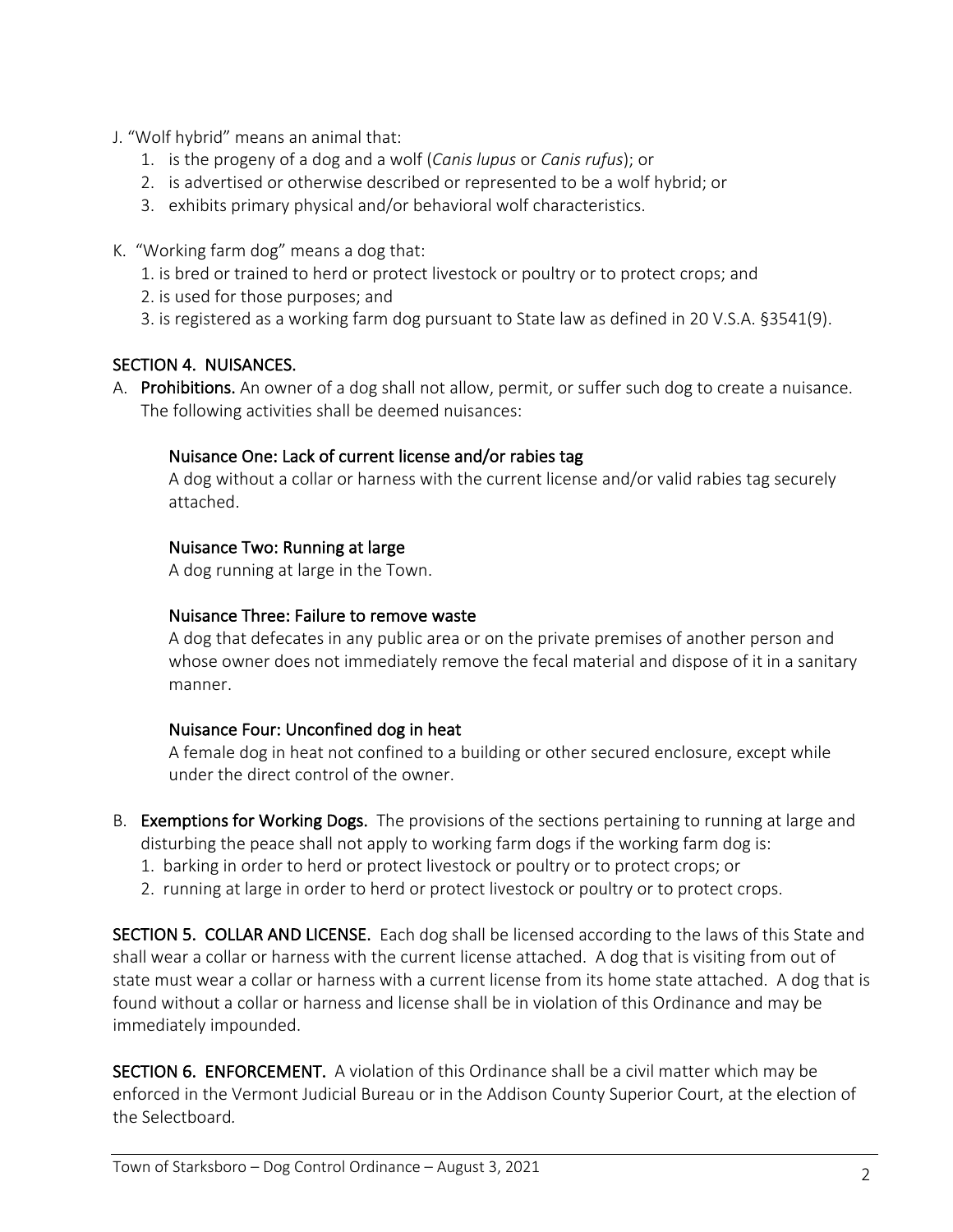Violations enforced in the Judicial Bureau shall be in accordance with the provisions of 24 V.S.A. §§ 1974a and 1977 et seq. For purposes of enforcement in the Judicial Bureau, any Enforcement Officer shall have authority to issue tickets and represent the Town at any hearing.

Violations enforced in the Superior Court shall be in accordance with the Vermont Rules of Civil Procedure. The Town may pursue all appropriate injunctive relief.

#### SECTION 7. PENALTIES AND COSTS.

A. The Enforcement Officer is authorized to recover civil penalties for violations of this Ordinance in the following amounts for each violation:

| Failure to remove waste                                 |                     |
|---------------------------------------------------------|---------------------|
| 1st Offense: warning or \$50 fine                       | Waiver Fee: \$25    |
| 2nd Offense: \$75 fine                                  | Waiver Fee: \$37.50 |
| 3rd & Subsequent Offense: \$100 fine                    | Waiver Fee: \$50    |
| Unconfined Dog in Heat                                  |                     |
| 1st Offense: warning or impoundment and/or \$50 fine    | Waiver Fee: \$25    |
| 2nd Offense: impoundment and/or \$75 fine               | Waiver Fee: \$37.50 |
| 3rd & Subsequent Offense: impoundment and/or \$100 fine | Waiver Fee: \$50    |
| Lack of current license and/or rabies tag               |                     |
| 1st Offense: warning or impoundment and/or \$50 fine    | Waiver Fee: \$25    |
| 2nd Offense: impoundment and/or \$75 fine               | Waiver Fee: \$37.50 |
| 3rd & Subsequent Offense: impoundment/or and \$100 fine | Waiver Fee: \$50    |
| Running at large                                        |                     |
| 1st Offense: warning or impoundment and/or \$50 fine    | Waiver Fee: \$25    |
| 2nd Offense: impoundment and/or \$75 fine               | Waiver Fee: \$37.50 |
| 3rd & Subsequent Offense: impoundment and/or \$100 fine | Waiver Fee: \$50    |
|                                                         |                     |

- B. The Enforcement Officer is authorized to recover a waiver fee in lieu of a civil penalty, in the stated amount, for any person who declines to contest a municipal complaint and pays the waiver fee.
- C. Determining the sequences of offenses for violations of this Ordinance shall be as follows: a subsequent violation that is identical to, and that occurs within six (6) months of, a previous violation shall be considered a higher offense (i.e., second, third, or subsequent offense). Any subsequent identical violation that occurs after six (6) months of a previous identical violation shall be considered a new first offense.
- D. Reckless Dog Owner. Any owner who has violated this Ordinance three (3) times, whether the offenses are identical or not, within a 12-month period shall provide proof to the Enforcement Officer of successful completion of a behavior modification program, pre-approved by the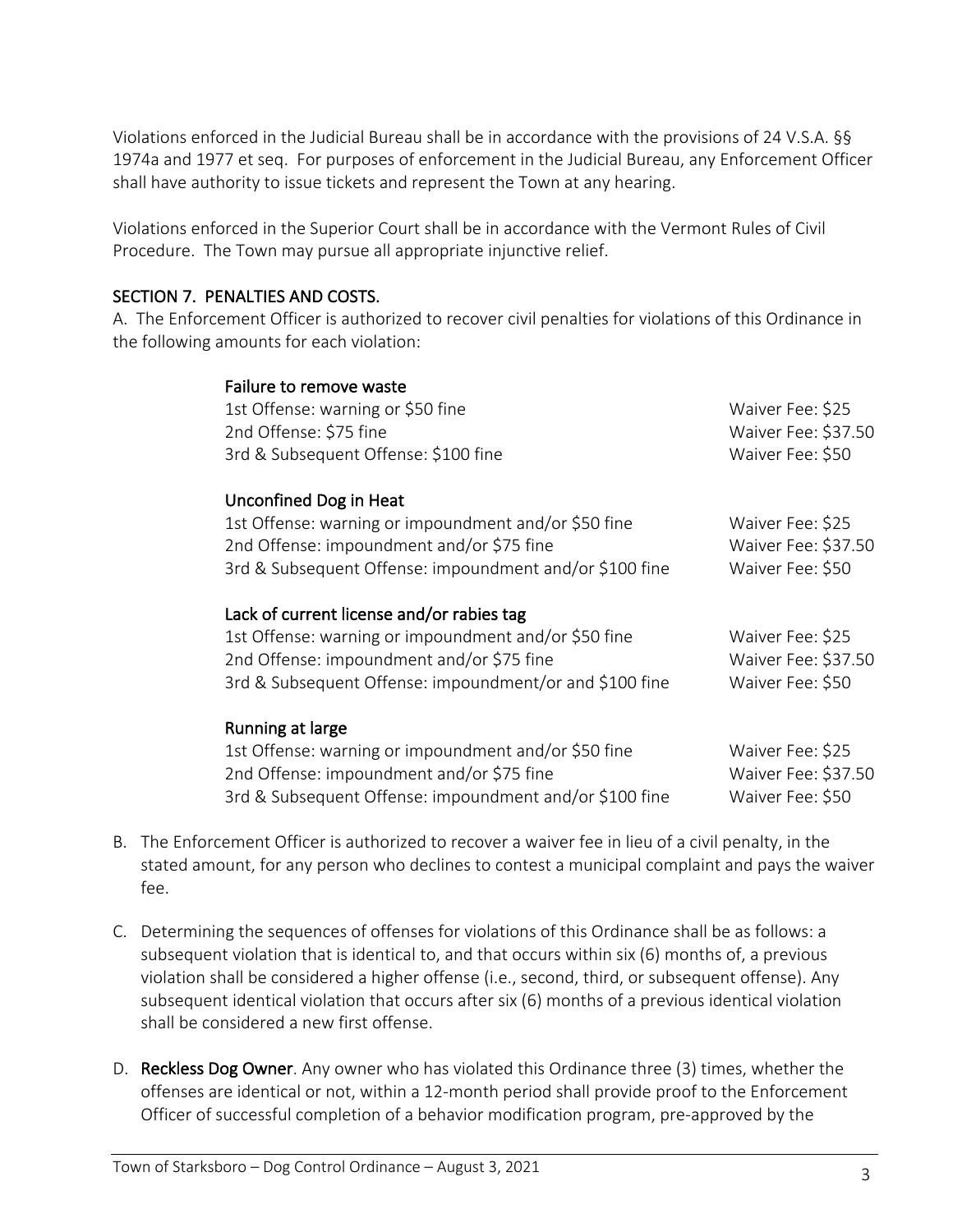Selectboard, and designed to improve the owner's understanding of dog ownership responsibilities, within three (3) months from the date of notification. The Enforcement Officer shall issue a notification of this requirement, in writing by regular mail postage prepaid, to the owner's last known address. Failure to provide such certification within the time allotted shall subject the offending dog(s) to immediate seizure and impoundment.

- E. For purposes of calculating the sequence of offenses, offenses shall be counted against the owner.
- F. A warning shall not be counted towards the calculation of the number of offenses under this Ordinance.

# SECTION 8. IMPOUNDMENT.

- A. Grounds for Impoundment. Any dog may be immediately impounded if the dog:
	- 1. has reportedly bitten a person off the premises of its owner;
	- 2. is in violation of State licensing law;
	- 3. has an unknown rabies vaccination history or is suspected of having been exposed to rabies;
	- 4. is running at large;
	- 5. is an unconfined dog in heat; or
	- 6. is found without a collar or harness and license.
- B. Notice of Impoundment. The officer who impounds a dog shall, within twenty-four (24) hours, give notice to the owner thereof either personally, by telephone call, or by regular mail postage prepaid at the owner's last known address. Such notice shall inform the owner of the nature of the violations, the dog's location, and the necessary steps to have it returned to the owner.

If the owner of the dog is unknown, the officer who impounds a dog shall, within twenty-four (24) hours of impoundment, post a public notice. Notification shall be posted in the town clerk's office and other usual places for public notice for a ten (10) calendar day period. The public notice shall include a description of the dog, including any significant marks of identification, and when and where it was impounded or found by the person placing the dog in the town's custody. The public notice must also declare that, unless the owner 1) claims the dog, 2) pays all expenses incurred by the town for treatment, boarding and care of the dog, and any applicable penalties, and 3) takes all necessary remedial action within ten (10) calendar days following posting, the town may place the dog in an adoptive home or transfer it to a humane society or rescue organization. If the dog cannot be placed in an adoptive home or transferred to a humane society or rescue organization, it may be destroyed in a humane way.

C. Release from Impoundment. Impounded dogs shall be released to the owner only after payment of all penalties and impoundment fees (including, but not limited to, boarding, food, and veterinary expenses), the final disposition of a potentially vicious dog or vicious dog hearing if applicable, and after all necessary remedial action, as determined by the enforcement officer in consideration of the violation committed, is taken by the owner. Remedial action shall include, but is not limited to, such actions as providing a collar and current license; verification of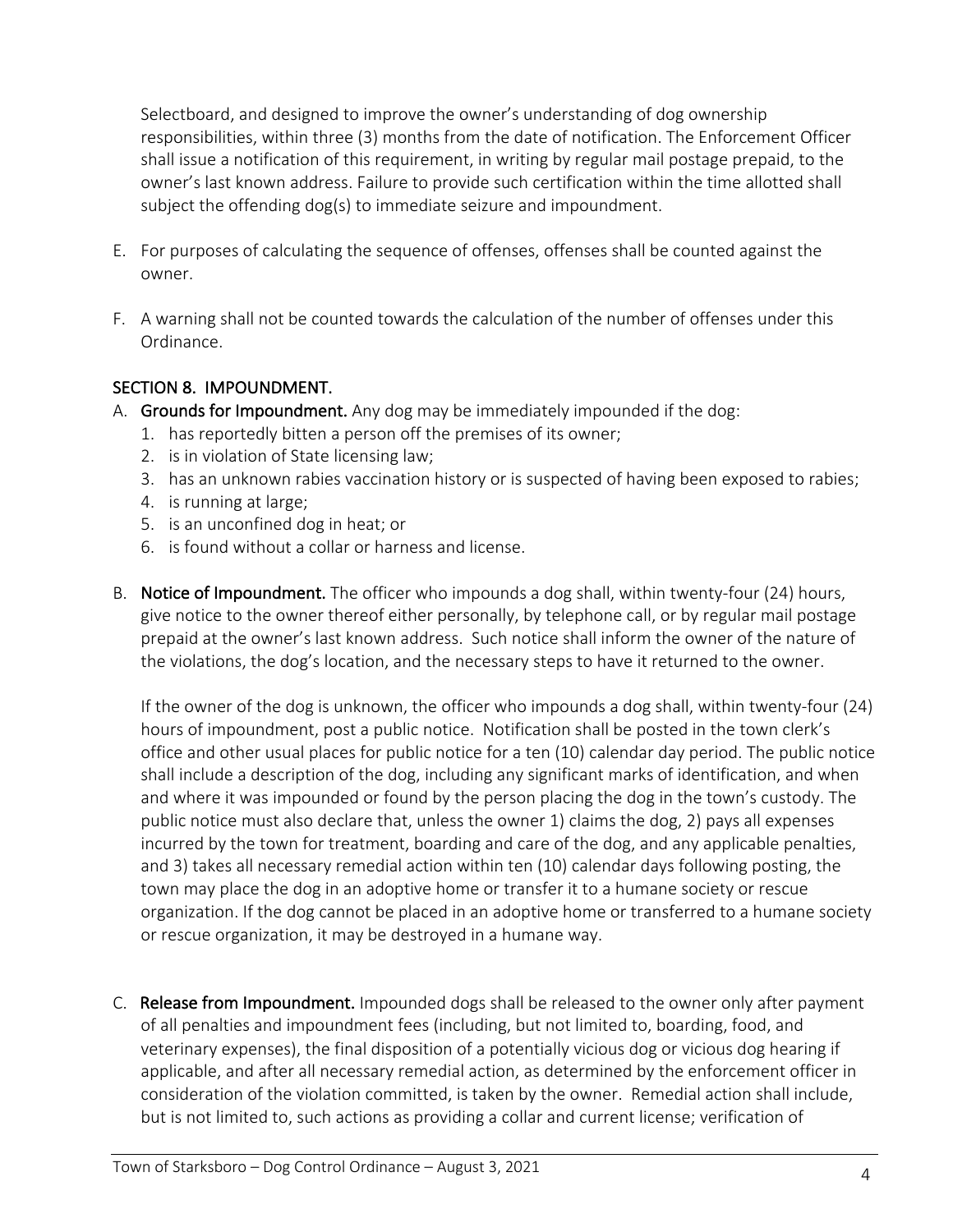certification of current vaccination against rabies; payment of all applicable fines or waiver fees; and proof of satisfactory successful completion of a program designed to improve the owner's understanding and execution of dog ownership responsibilities.

If the owner of a dog impounded under the provisions of this ordinance refuses to take the remedial action necessary to secure the dog's release within ten (10) calendar days following notice of impoundment or gives notice either personally, by telephone call, or in writing to the town of forfeiture of ownership before that time, the dog may be placed in an adoptive home, transferred to a humane society or rescue organization; or, if the town is unable to transfer the dog, it may be humanely destroyed. The owner of a dog transferred or humanely destroyed shall remain liable for all expenses incurred by the Town for treatment, boarding and care of the dog for the duration of its impoundment, and any expenses associated with its transfer or humane disposal.

D. **Rabies Suspect.** The procedures provided in this section shall only apply if the dog is not a rabies suspect. If an official designated by the Selectboard to enforce the provisions of this ordinance determines that the dog is a rabies suspect, the Selectboard shall immediately notify the Town Health Officer who shall proceed in accordance with the Vermont Department of Health's rules.

# SECTION 9. INVESTIGATION OF VICIOUS DOGS.

- A. Complaint. When a dog has bitten a person while the dog is off the premises of its owner or keeper, and the person bitten requires medical attention for the attack, such person may file a written complaint with the Selectboard of the municipality. The complaint shall contain the time, date, and place where the attack occurred, the name and address of the victim or victims, and any other facts that may assist the Selectboard in conducting its investigation.
- B. Investigation and Hearing. The Selectboard, within seven (7) calendar days from receipt of the complaint, shall investigate the charges and hold a hearing on the matter. If the owner of the dog which is the subject of the complaint can be ascertained with due diligence, said owner shall be provided with a written notice of the time, date, and place of hearing and a copy of the complaint.
- C. Protective Order. If, after a hearing on the matter, the dog is found to have bitten the victim without provocation, the Selectboard shall make such order for the protection of persons as the facts and circumstances of the case may require, including, without limitation, that the dog is disposed of in a humane way, muzzled, chained, or confined. The order shall be sent by certified mail, return receipt requested, to the owner. A person who, after receiving notice, fails to comply with the terms of the order shall be subject to the penalties provided in 20 V.S.A. § 3550.
- D. **Rabies suspect.** The procedures provided in this section shall only apply if the dog is not a rabies suspect. If a member of the Selectboard or an Enforcement Officer determines that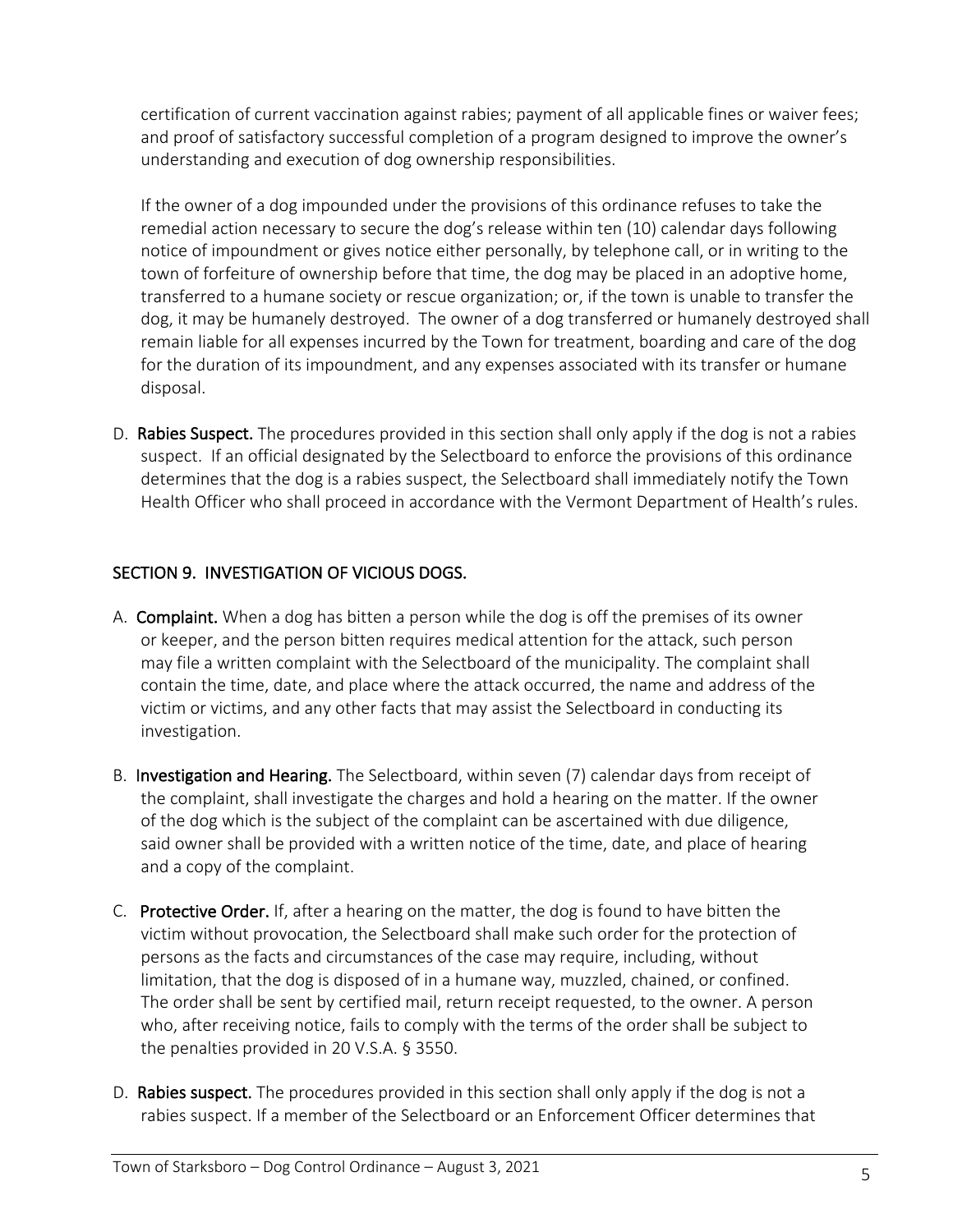the dog is a rabies suspect, the Selectboard shall immediately notify the Town Health Officer who shall proceed in accordance with the Vermont Department of Health's rules. If the dog is deemed healthy, the terms and conditions set forth in the Selectboard's order shall be enforced.

SECTION 10. OTHER LAWS. This ordinance is in addition to all other ordinances of the Town of Starksboro and all applicable laws of the State of Vermont. All ordinances or parts of ordinances, resolutions, regulations, or other documents inconsistent with the provisions of this ordinance are hereby repealed to the extent of such inconsistency.

SECTION 11. SEVERABILITY. If any section of this ordinance is held by a court of competent jurisdiction to be invalid, such finding shall not invalidate any other part of this ordinance.

SECTION 12. EFFECTIVE DATE. This ordinance shall become effective 60 days after its adoption by the Selectboard. If a petition is filed under 24 V.S.A. § 1973, that statute shall govern the taking effect of this ordinance.

Adopted this 3rd day of August, 2021.

\_\_\_\_\_\_\_\_\_\_\_\_\_\_\_\_\_\_\_\_\_\_\_\_\_\_\_\_\_

\_\_\_\_\_\_\_\_\_\_\_\_\_\_\_\_\_\_\_\_\_\_\_\_\_\_\_\_\_

\_\_\_\_\_\_\_\_\_\_\_\_\_\_\_\_\_\_\_\_\_\_\_\_\_\_\_\_\_

\_\_\_\_\_\_\_\_\_\_\_\_\_\_\_\_\_\_\_\_\_\_\_\_\_\_\_\_\_

\_\_\_\_\_\_\_\_\_\_\_\_\_\_\_\_\_\_\_\_\_\_\_\_\_\_\_\_\_

SIGNATURES: